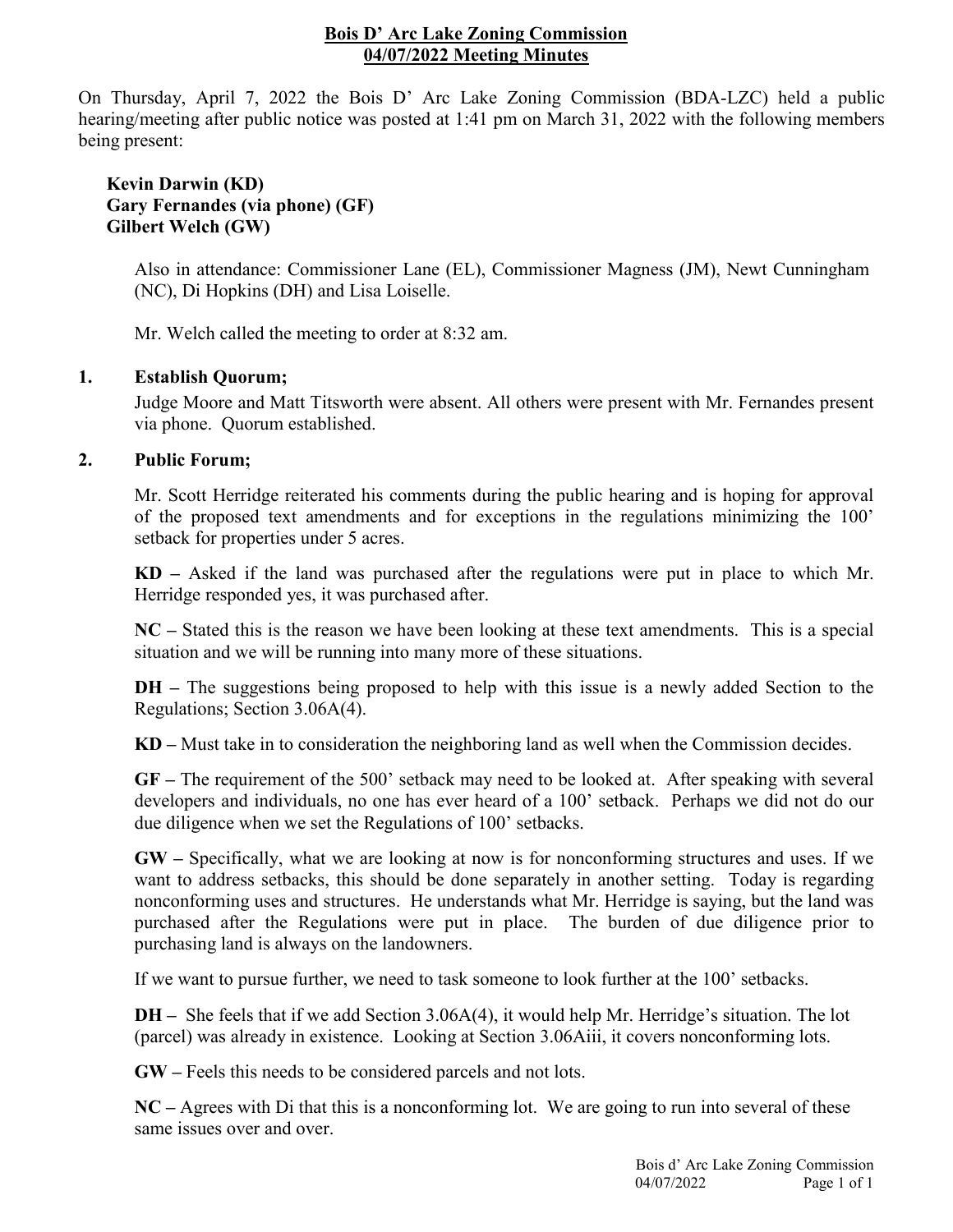He can look up if there is a difference between the definition of parcel and lot and can delve deeper into the 100' setback.

**GF** – Defined the difference between a parcel and a lot.

**GW** – Doesn't want to set a precedent if someone buys a lot that is close to 100'. Without more facts, he is reluctant to proceed with the aspect of building and the 100-year floodplain.

**GF** – Feels Mr. Herridge's issue would be considered a Special Exception issue and that we should table the item until later.

**GW –** Agree to table. He is suggesting he proceed with the Special Exception process.

### **3. Approve meeting minutes from 03/03/2022 Public Hearing and Regular Meetings;**

*Mr. Darwin moved to approve the 03/03/2022 minutes. Seconded by Mr. Fernandes. Motion passes.*

# **4. Discussion, consideration and action regarding the Lake Zoning Regulations text amendments, Nonconforming Uses and Structures, Section 3.06 and recommend to Commissioners Court for approval;**

**GW –** Under the new 3.06A(4), the word "residential" should be added before the word lots (Existing Residential Lots).

**GF –** Agrees.

**KD –** Agrees.

**GW –** Remove the 's' after conform in section 3.06A(4). Should say conform, not conforms.

**GW –** Section 3.06(B)1 add the word 'existing' in front of "uses, structures or lots".

**GF –** Agrees.

**KD –** Agrees.

**GF –** Section 3.06(D)7 – Since the word eliminating is being deleted, remove a. and b. since there will not be a 'b.' section.

*Mr. Fernandes moved to adopt the text amendments with changes and to recommend to Commissioners Court for approval. Seconded by Mr. Darwin. Motion passes.*

# **5. Discussion, consideration and action regarding changes and/or modifications by landowners;**

Ms. Hopkins requested that a hearing be set regarding the Special Exception for Mr. Herridge so that he doesn't have to wait two more months for consideration of approval.

*Mr. Fernandes moved to set a Public Hearing for Scott Herridge regarding a Special Exception on May 5, 2022 at 8:20am. Seconded by Mr. Darwin. Motion passes.*